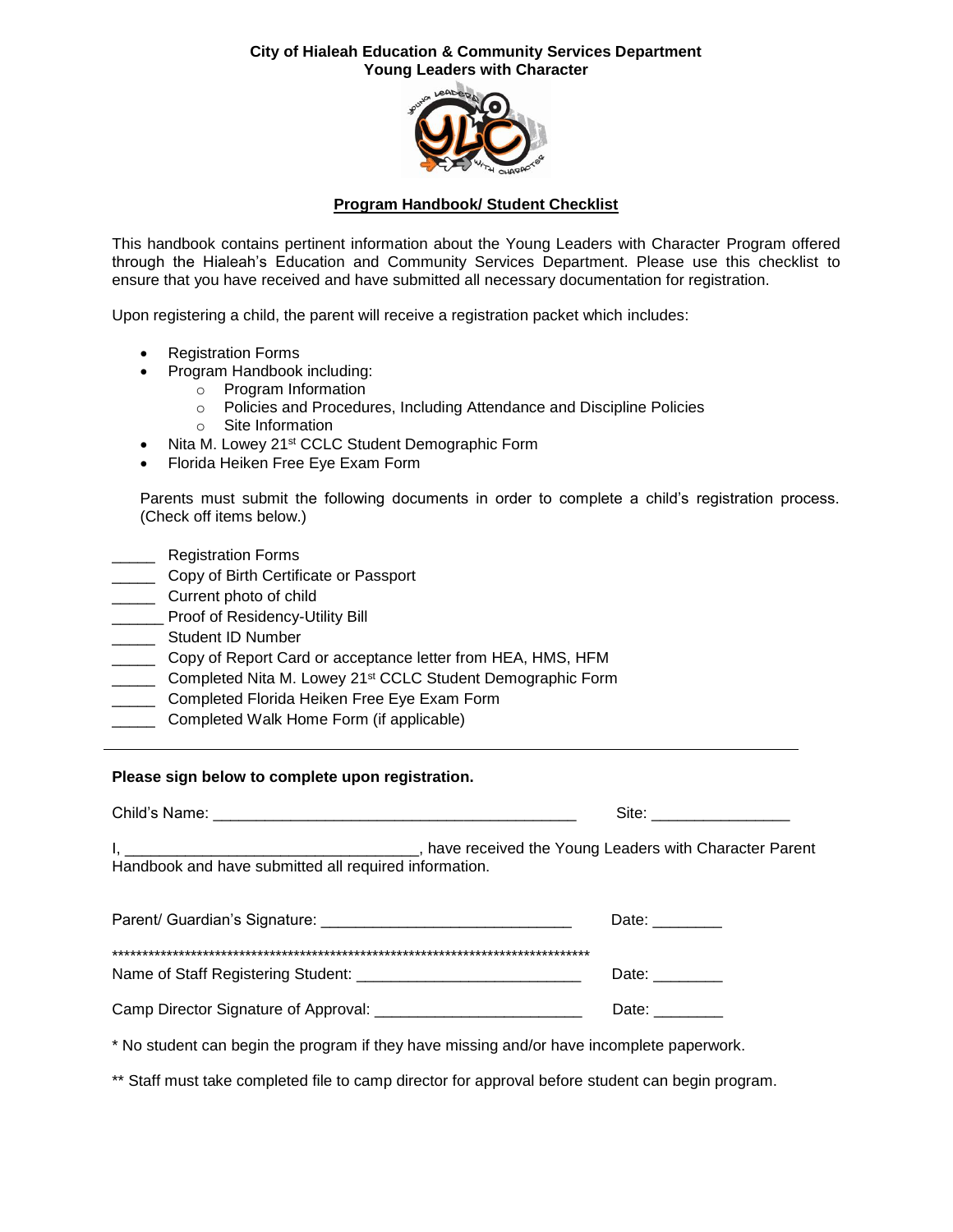| City of Hialeah Education & Community Services Department<br><b>ATTACH</b><br><b>Young Leaders with Character</b><br>CURRENT<br>PHOTO<br>of<br><b>CHILD</b>                |                            |  |                          |  |
|----------------------------------------------------------------------------------------------------------------------------------------------------------------------------|----------------------------|--|--------------------------|--|
|                                                                                                                                                                            |                            |  |                          |  |
| <b>SITE INFORMATION</b>                                                                                                                                                    | <b>Summer Program 2022</b> |  |                          |  |
| Hialeah Educational Academy 2590 West 76 Street<br>П<br>Henry H. Filer Middle School 531 West 29 Street<br>□                                                               |                            |  |                          |  |
| Hialeah Middle School 6027 East 7 Avenue<br>⊓                                                                                                                              |                            |  |                          |  |
| <b>CHILD'S INFORMATION</b>                                                                                                                                                 |                            |  |                          |  |
|                                                                                                                                                                            |                            |  |                          |  |
|                                                                                                                                                                            |                            |  |                          |  |
| Home Phone: ___________________________________Date of Birth: ______________________________Gender: OM / OF                                                                |                            |  |                          |  |
| Child's Race: □ American Indian/Alaskan<br>$\square$ Asian<br>□ Black/African-American<br>□ Pacific Islander □ Uhite □ Other, please specify _____________________________ |                            |  |                          |  |
| Child's Ethnicity: □ Hispanic □ Haitian □ Other, please specify ___________________________________                                                                        |                            |  |                          |  |
| Child's Primary language: □ English □ Spanish □ Haitian-Creole □ Other __________                                                                                          |                            |  |                          |  |
|                                                                                                                                                                            |                            |  | □ Prefer not to give SSN |  |
|                                                                                                                                                                            |                            |  |                          |  |
|                                                                                                                                                                            |                            |  |                          |  |
| <b>ECS STAFF</b> □ Verified Proof of Grade and School (Report Card, Letter from School, Other)                                                                             |                            |  |                          |  |
| <b>FAMILY INFORMATION</b>                                                                                                                                                  |                            |  |                          |  |
|                                                                                                                                                                            |                            |  |                          |  |
| <b>Mother / Legal Guardian</b>                                                                                                                                             |                            |  |                          |  |
| Name:                                                                                                                                                                      |                            |  |                          |  |
|                                                                                                                                                                            |                            |  |                          |  |
| <b>Father / Legal Guardian Contact</b>                                                                                                                                     |                            |  |                          |  |
|                                                                                                                                                                            |                            |  |                          |  |
|                                                                                                                                                                            |                            |  |                          |  |
| Emergency Contact Person (If Parents / Guardian cannot be reached, please list emergency contacts.)                                                                        |                            |  |                          |  |
|                                                                                                                                                                            |                            |  |                          |  |
|                                                                                                                                                                            |                            |  |                          |  |
| PERSON (S) AUTHORIZED TO PICK-UP CHILD FROM THE PROGRAM (Other than Parent / Guardian)                                                                                     |                            |  |                          |  |
|                                                                                                                                                                            |                            |  |                          |  |
|                                                                                                                                                                            |                            |  |                          |  |
| YOUR CHILD WILL NOT BE RELEASED TO ANY PERSON NOT LISTED HEREIN.                                                                                                           |                            |  |                          |  |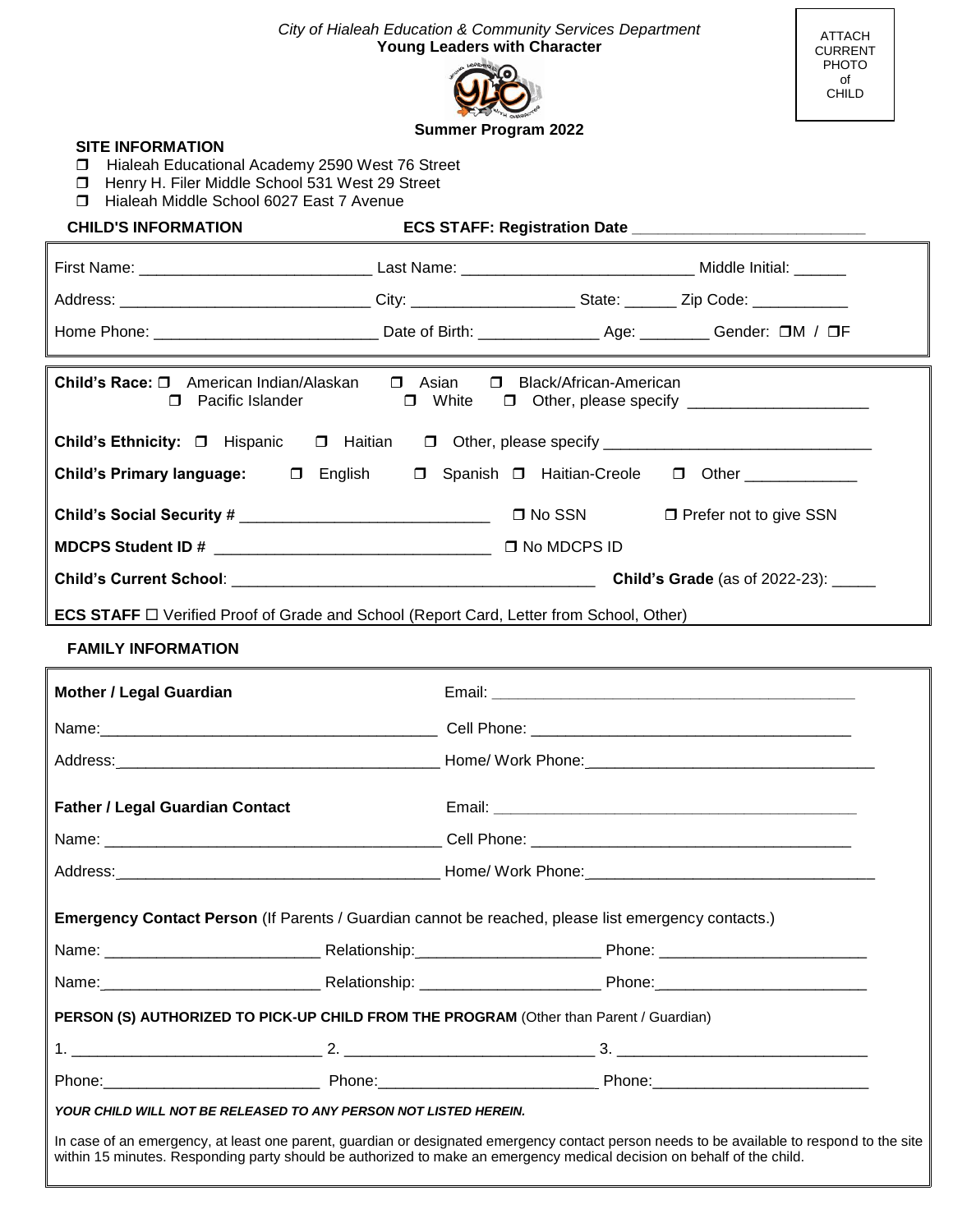#### **MEDICAL INFORMATION**

|                                                                                                                                                                                                                                                                                                                               | Does your child have health insurance (ex., private insurance, KidCare, Medicaid)? $\square$ Yes<br>Does your child have any allergies (ex., food, medicine)?<br>Does your child have any <b>medical conditions</b> or a <b>disability</b> ? $\square$ Yes |        | No<br>П.<br>$\square$ No<br>$\Box$ Yes<br>$\square$ No                                                                      |  |
|-------------------------------------------------------------------------------------------------------------------------------------------------------------------------------------------------------------------------------------------------------------------------------------------------------------------------------|------------------------------------------------------------------------------------------------------------------------------------------------------------------------------------------------------------------------------------------------------------|--------|-----------------------------------------------------------------------------------------------------------------------------|--|
|                                                                                                                                                                                                                                                                                                                               | If yes, please explain and check the appropriated boxes <b>container and all propriate and check</b> the appropriated boxes                                                                                                                                |        |                                                                                                                             |  |
|                                                                                                                                                                                                                                                                                                                               | If yes, how would you best classify the type(s)? (check all that apply):                                                                                                                                                                                   |        |                                                                                                                             |  |
| $\Box$<br>$\Box$                                                                                                                                                                                                                                                                                                              | Autism Spectrum Disorders<br><b>Chronic Medical Condition</b>                                                                                                                                                                                              | $\Box$ | <b>Learning Disability</b>                                                                                                  |  |
|                                                                                                                                                                                                                                                                                                                               | (diabetes, severe asthma, seizures, epilepsy)                                                                                                                                                                                                              | $\Box$ | <b>Physical Disability</b>                                                                                                  |  |
| $\Box$                                                                                                                                                                                                                                                                                                                        | Developmental Delay                                                                                                                                                                                                                                        | $\Box$ | Speech/Language Impairment                                                                                                  |  |
| $\Box$                                                                                                                                                                                                                                                                                                                        | Emotional and/or Behavioral Disorder                                                                                                                                                                                                                       |        |                                                                                                                             |  |
|                                                                                                                                                                                                                                                                                                                               | (ADD / ADHD / OCD / PTSD)                                                                                                                                                                                                                                  | $\Box$ | Visual Impairment (or Blind)                                                                                                |  |
| $\Box$                                                                                                                                                                                                                                                                                                                        | Hearing Impairment (or Deaf)                                                                                                                                                                                                                               |        |                                                                                                                             |  |
| $\Box$                                                                                                                                                                                                                                                                                                                        | <b>Intellectual Disability</b>                                                                                                                                                                                                                             | $\Box$ |                                                                                                                             |  |
| Note: If "asthma" is circled under Chronic Medical Condition, please check: □Acute or □Seasonal Allergies                                                                                                                                                                                                                     |                                                                                                                                                                                                                                                            |        |                                                                                                                             |  |
|                                                                                                                                                                                                                                                                                                                               | Does your child have a <b>documented disability</b> ? $\Box$ Yes                                                                                                                                                                                           |        | $\square$ No                                                                                                                |  |
|                                                                                                                                                                                                                                                                                                                               | If yes, do you have (check all that apply):                                                                                                                                                                                                                |        |                                                                                                                             |  |
| an Individualized Education Plan (IEP) from school system $\Box$ a medical diagnosis from a doctor<br>$\Box$<br>disclosure by parent/guardian describing the child's specific condition and/or need for accommodation(s)<br>$\Box$<br>a diagnosis from a state certified / licensed professional (ex. Psychologist)<br>$\Box$ |                                                                                                                                                                                                                                                            |        |                                                                                                                             |  |
|                                                                                                                                                                                                                                                                                                                               | <b>TRANSPORTATION</b>                                                                                                                                                                                                                                      |        |                                                                                                                             |  |
|                                                                                                                                                                                                                                                                                                                               | approved by the Summer Camp Program.                                                                                                                                                                                                                       |        | $\Box$ I authorize the City of Hialeah to transport the participant to and from program/events/field trips sponsored and/or |  |
|                                                                                                                                                                                                                                                                                                                               |                                                                                                                                                                                                                                                            |        | □ I do not authorize the City of Hialeah to transport the participant to and from program/events/field trips sponsored      |  |
|                                                                                                                                                                                                                                                                                                                               | and/or approved by the Summer Camp Program.                                                                                                                                                                                                                |        |                                                                                                                             |  |

#### **REQUEST FOR A MINOR TO PARTICIPATE IN PROGRAMS/EVENTS SPONSORED/APPROVED BY THE CITY OF HIALEAH AND HOLD HARMLESS AGREEMENT**

**PARTICIPATION:** I hereby give permission for the participant named on this form to participate in the **Summer Camp Program**, **"Young Leaders with Character" provided by the City of Hialeah**, from \_6/13/2022\_ to \_8/16/2022\_\_. The Summer Camp Program includes, but not limited to, literacy programs, fitness, cultural arts, social development, indoor/outdoor games, crafts, fieldtrips and special events. My permission shall be effective upon signing this Request/Hold Harmless Agreement. I have instructed the participant to obey, at all times, all instructions, orders and commands given by the authorized representatives of the City of Hialeah or its designees. I further give permission for the participant to be filmed and/or photographed in such program/event for use in publicizing the program/event.

RELEASE OF ALL CLAIMS: The undersigned, individually and on behalf of the participant, releases, covenants not to sue and forever discharges the City of Hialeah, its Officers, Agents, Employees, Counselors, Volunteers and their successors and assigns (all of whom constitute the released parties) of all liabilities, claims, actions, damages, costs or expenses, that the participant may have against the released parties arising out of, or in any way connected with participation in the program/event sponsored/approved by the City of Hialeah, including travel to and from such program/event, and including injury or damage to person or property, or resulting in death of the participant, whether caused by the **NEGLIGENCE** of the released parties or otherwise.

**CONSENT TO TREATMENT:** I authorize such physician or medical staff as the City of Hialeah may designate, to carry out any minor medical treatment deemed necessary, or to take my child to the emergency room of the nearest hospital for treatment, if necessary. I understand that, in order to provide necessary medical treatment to my child, there may be an exchange or disclosure of confidential/protected health information between the City of Hialeah and medical providers. I authorize the City of Hialeah to exchange or disclose my child's confidential/protected health information with such medical providers, as well as with 21<sup>st</sup> Century Community Learning Centers. I further understand that the City of Hialeah shall protect my child's confidential/protected health information and comply with all applicable federal and state laws by not disclosing such information to any third party who does not have a need to know such information.

I, the undersigned, am the parent/guardian of the above-specified minor child. I have read and fully understand the provisions of the above Request/Hold Harmless Agreement and have explained them to said minor. I hereby agree that the said minor and I will be bound thereby. Under penalties of perjury, I declare that I have read the foregoing Request/Hold Harmless Agreement and that the facts stated in it are true.

**I have fully completed the registration form and I have been provided the Program Handbook and a written program disciplinary policy by the ECS Department. I also give my permission for this information to be submitted to 21st Century Community Learning Centers Program for program monitoring and evaluation purposes.** 

| Parent/Legal Guardian Signature                |       |                                                                                                                                | Date                   |                                    |
|------------------------------------------------|-------|--------------------------------------------------------------------------------------------------------------------------------|------------------------|------------------------------------|
| TO BE COMPLETED BY ECS STAFF                   |       |                                                                                                                                |                        |                                    |
| <b>Verified By:</b>                            | Date: | <b>Proof of Address:</b>                                                                                                       | <b>Start Date:</b>     |                                    |
| <b>PRINT NAME</b>                              |       |                                                                                                                                | DOCUMENTATION PROVIDED |                                    |
|                                                |       | The City of Hialeah's Young Leaders with Character out of school programs are funded by the 21 <sup>st</sup> Century Community |                        |                                    |
| HIALEAH<br>education and<br>community services |       | Learning Centers Grant with support from the City of Hialeah                                                                   |                        |                                    |
|                                                |       |                                                                                                                                |                        | <b><i><u><b>PARADE</b></u></i></b> |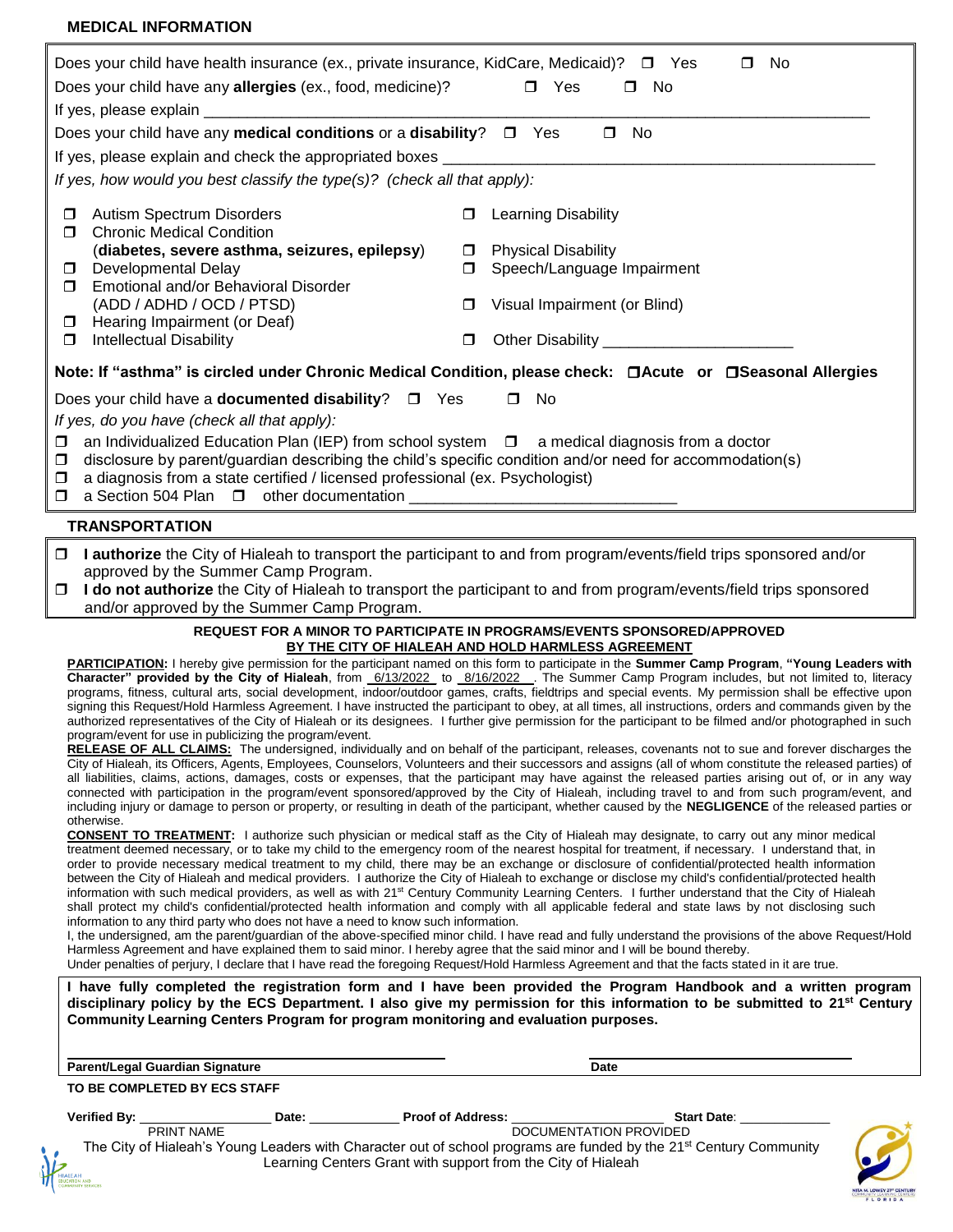**Nita M. Lowey 21st Century Community Learning Centers**

| <b>Site Level- Student Demographic Worksheet</b><br><b>Summer Camp 2022</b><br>NITA M. LOWEY 21 <sup>st</sup> CENTURY<br>FLORIDA                                                                                                                            |
|-------------------------------------------------------------------------------------------------------------------------------------------------------------------------------------------------------------------------------------------------------------|
| <b>Schools:</b><br>Henry H. Filer<br>Hialeah Educational Academy<br>Hialeah Middle School                                                                                                                                                                   |
| <b>First Name:</b>                                                                                                                                                                                                                                          |
| Last Name:                                                                                                                                                                                                                                                  |
| Date of Birth:                                                                                                                                                                                                                                              |
| <b>Student Identification Number:</b><br>This is the number used by your school district to report data to the Florida Department of Education. If you are uncertain whether you<br>have the correct number, contact your District Data Entry (MIS) office. |
| Female<br>Male<br>What is the gender of this student?                                                                                                                                                                                                       |
| What is the student's grade level (6, 7, 8)?                                                                                                                                                                                                                |
| *Child's grade level as of 2022-2023<br>How old is this student (use WHOLE numbers only to denote years)?                                                                                                                                                   |
| What is this student's Race (check all that apply)?<br>White<br><b>Black or African American</b><br>Asian<br>Native Hawaiian or Pacific Islander<br>American Indian or Native Alaskan                                                                       |
| Is this student Hispanic or Latino?<br>Yes<br>No                                                                                                                                                                                                            |
| Is this student Bilingual?<br>Yes<br>No                                                                                                                                                                                                                     |
| Has this student been identified as having limited English proficiency (LEP/ESOL)?<br>Yes<br>No                                                                                                                                                             |
| Has this student been identified with a special need or disability (i.e., ESE)?<br>Yes<br>No                                                                                                                                                                |
| Has this student been identified as being Gifted or Talent by MDCPS?<br>Yes<br>No                                                                                                                                                                           |
| Is this student identified as "Homeless" according to the district definitions?<br>Yes<br>No                                                                                                                                                                |
| Is this student ELIGIBLE for the free or reduced meal program?<br>Yes<br>No                                                                                                                                                                                 |
| Does this student come from a single parent family?<br>Yes (Male Headed)<br>Yes (Female Headed)<br>No                                                                                                                                                       |
| <b>Date Completed:</b><br><b>Start Date:</b>                                                                                                                                                                                                                |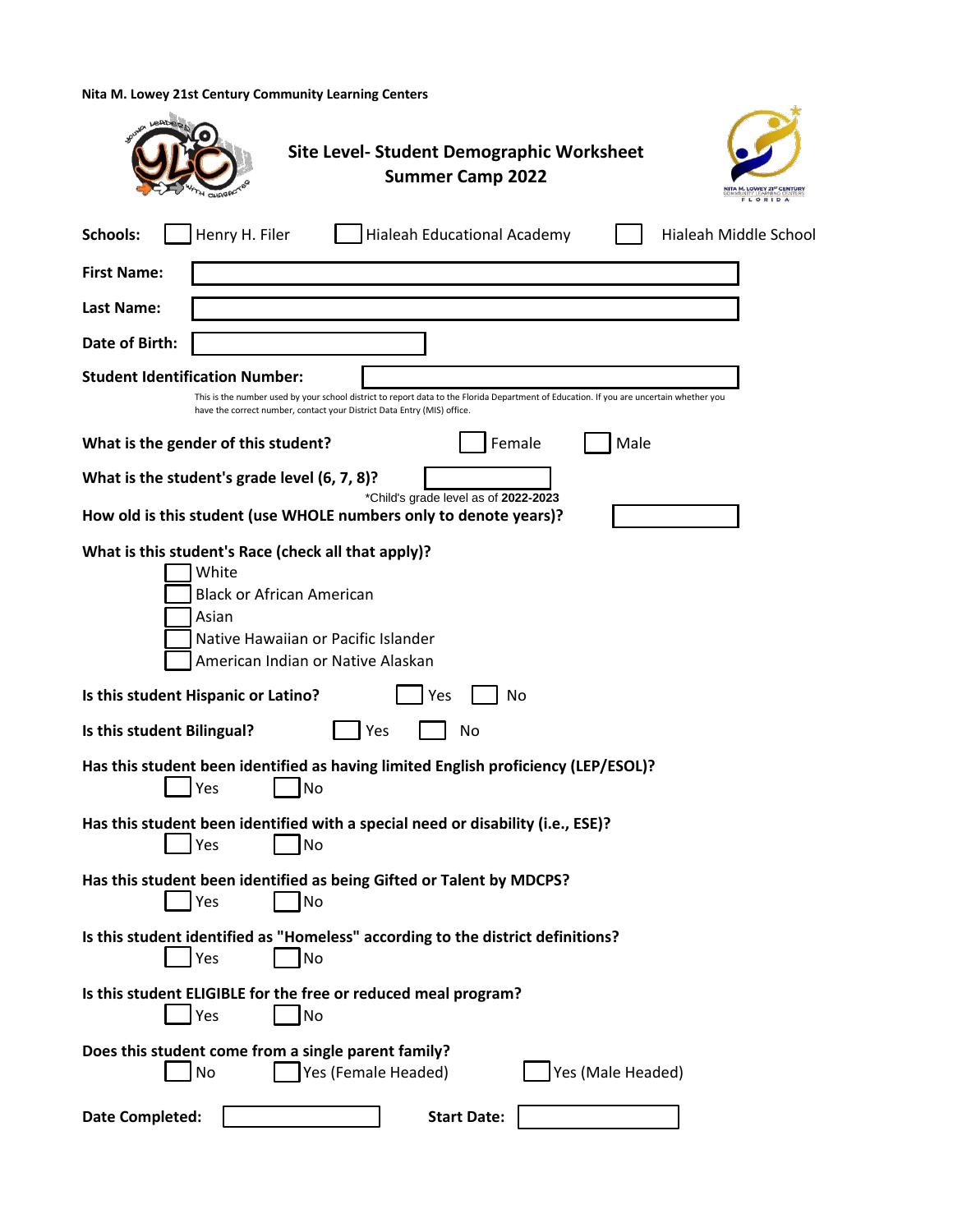City of Hialeah Education & Community Services Department **YOUNG LEADERS WITH CHARACTER**



### **I understand:**

- Attendance/Punctuality is mandatory and participants must be in attendance for the duration of the program.
- Parent/Guardians are required to notify the Camp Director prior to the child's absence.
- If a child is absent, the Camp Director will call and notify the parents the same day.
- All absences and calls are documented*.*

#### **I understand my child may be dropped from the program in any of the following cases:**

- After 5-consecutive missed days without documentation
- If a pattern of missed days is determined
- If a pattern of early pick up is determined
- After 10 absences, child will be automatically withdrawn from program and parent will have to re-register child into the program if parent would like for child to continue.

### **I understand the following will be taken under consideration and/or approved by the Program Director:**

- Vacation (prior notice must be submitted)
- Sick/family emergency (with documentation)
- Doctor Appointment (with documentation)
- Other circumstances

| <b>Student Name</b>  | <b>Student Signature</b>   | Date |
|----------------------|----------------------------|------|
| Parent/Guardian Name | Parent/Guardian Signature  | Date |
|                      | NITA M. LOWEY 21ST CENTURY |      |

**NITA M. LOWEY 21<sup>57</sup> CENTURY**<br>COMMUNITY LEARNING CENTERS<br>F L O R I D A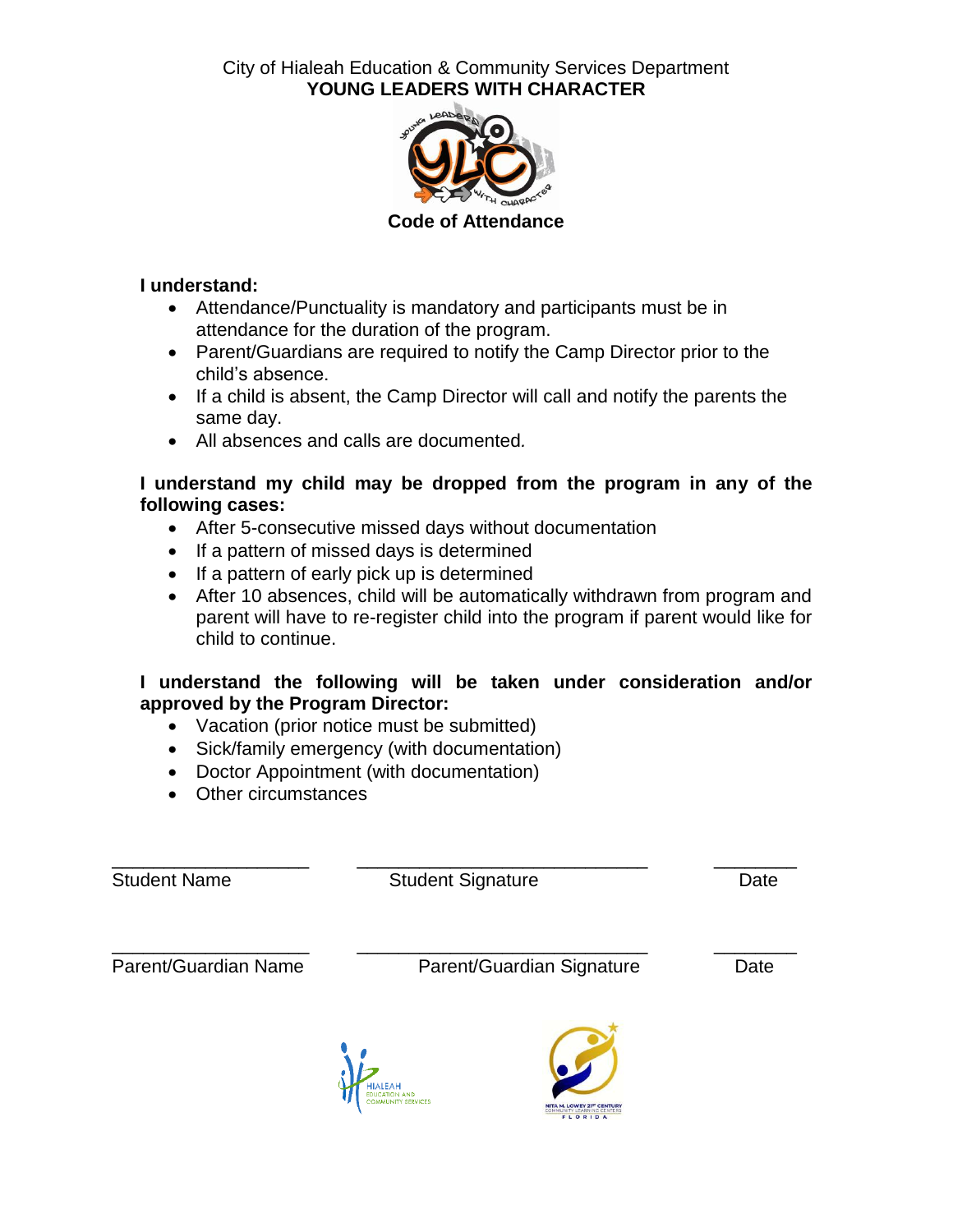City of Hialeah Education & Community Services Department **YOUNG LEADERS WITH CHARACTER**



**Child's Code of Conduct**

### **I understand and agree to:**

- Treat others with respect
- Conduct myself with self-respect
- Treat property with respect
- Be on time

## **I understand examples of acceptable behavior:**

- Participating
- Good manners
- Playing
- Studying
- Having fun
- Helping others

### **I understand examples of unacceptable behavior:**

- Bullying
- Backtalk
- Vandalism
- Cruelty
- Selfishness
- Fighting
- Horseplay
- Throwing things
- Breaking the rules
- Yelling at or insulting others
- Profanity
- Stealing
- Lateness
- Disrespecting staff

Student's Name: **Example 2018** 

Student's Signature **Date** Date **Date** 

Parent's Signature **Date** Date



\_\_\_\_\_\_\_\_\_\_\_\_\_\_\_\_\_\_\_\_\_\_\_\_\_\_\_\_\_\_\_\_\_\_\_\_\_\_\_\_\_ \_\_\_\_\_\_\_\_\_\_\_\_\_\_



\_\_\_\_\_\_\_\_\_\_\_\_\_\_\_\_\_\_\_\_\_\_\_\_\_\_\_\_\_\_\_\_\_\_\_\_\_\_\_\_\_ \_\_\_\_\_\_\_\_\_\_\_\_\_\_